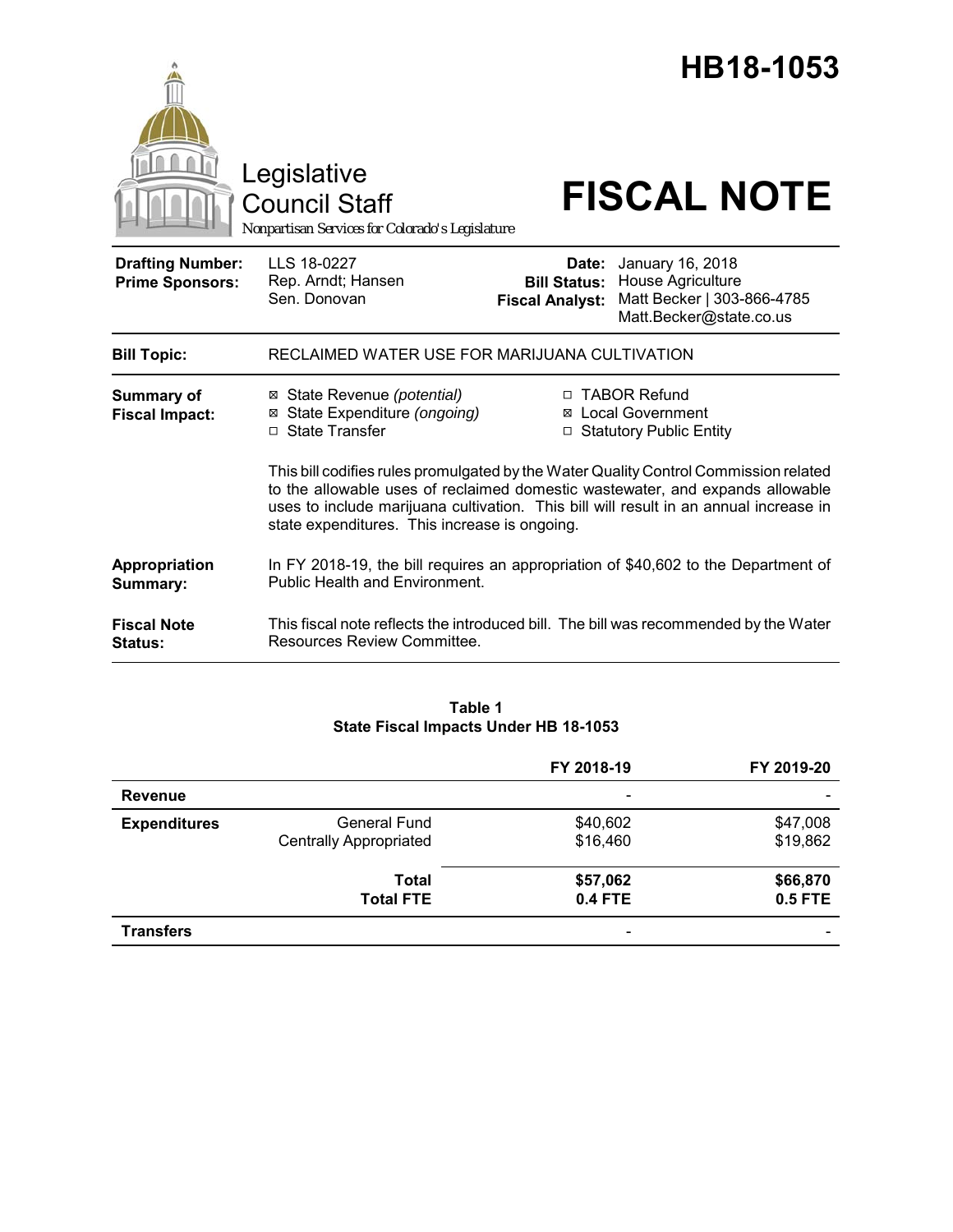January 16, 2018

#### **Summary of Legislation**

This bill codifies rules promulgated by the Water Quality Control Commission (WQCC) within the Colorado Department of Public Health and Environment (CDPHE) related to the allowable uses of reclaimed domestic wastewater, and expands allowable uses to include marijuana cultivation. In addition, the bill defines three categories of water quality standards.

The WQCC is required to promulgate new rules related to reclaimed wastewater no later than December 31, 2019. The WQCC is also authorized to:

- create new categories of water quality standards;
- recategorize any of the allowable uses to a less stringent category; and
- authorize additional uses.

Variances may be granted from the standards if the proposed usage will sufficiently protect public health and the environment.

#### **Background**

Under current law, reclaimed domestic wastewater is wastewater that has received treatment for subsequent reuses other than drinking. The Colorado Water Quality Control Act authorized the WQCC to promulgate control regulations to describe requirements, prohibitions, standards, and concentration limitations on the reuse of reclaimed domestic wastewater that will protect public health and encourage reuse. Regulation 84, also known as the Reclaimed Water Control Regulation, was adopted by the WQCC in October 2000, and was amended in 2004, 2005, 2007, and 2013.

Regulation 84 establishes treatment requirements for the use of reclaimed wastewater for irrigation, fire protection, industrial uses, and certain other commercial uses. CDPHE reviews applications from reclaimed wastewater systems and user plans to determine whether they meet the requirements of the regulation. If the requirements are met, CDPHE issues notices of authorization. CDPHE also reviews annual reports, considers requests for variances, conducts inspections, and enforces the requirements of Regulation 84. Existing department resources for the program are approximately 1.2 FTE.

State law allows the Water Quality Control Division to collect fees for regulated reclaimed wastewater systems. The fees currently range from \$450 to \$6,300 per year, depending on the capacity of the treatment facility. Individual end users of reclaimed wastewater systems are not currently charged fees by the division.

#### **State Revenue**

While this bill does not change the existing fee structure to offset expenditures, state revenue will increase if and when new reclaimed wastewater treatment plants are constructed as a result of this bill. Existing reclaimed wastewater systems may also have existing capacity to allow for the expanded uses in this bill.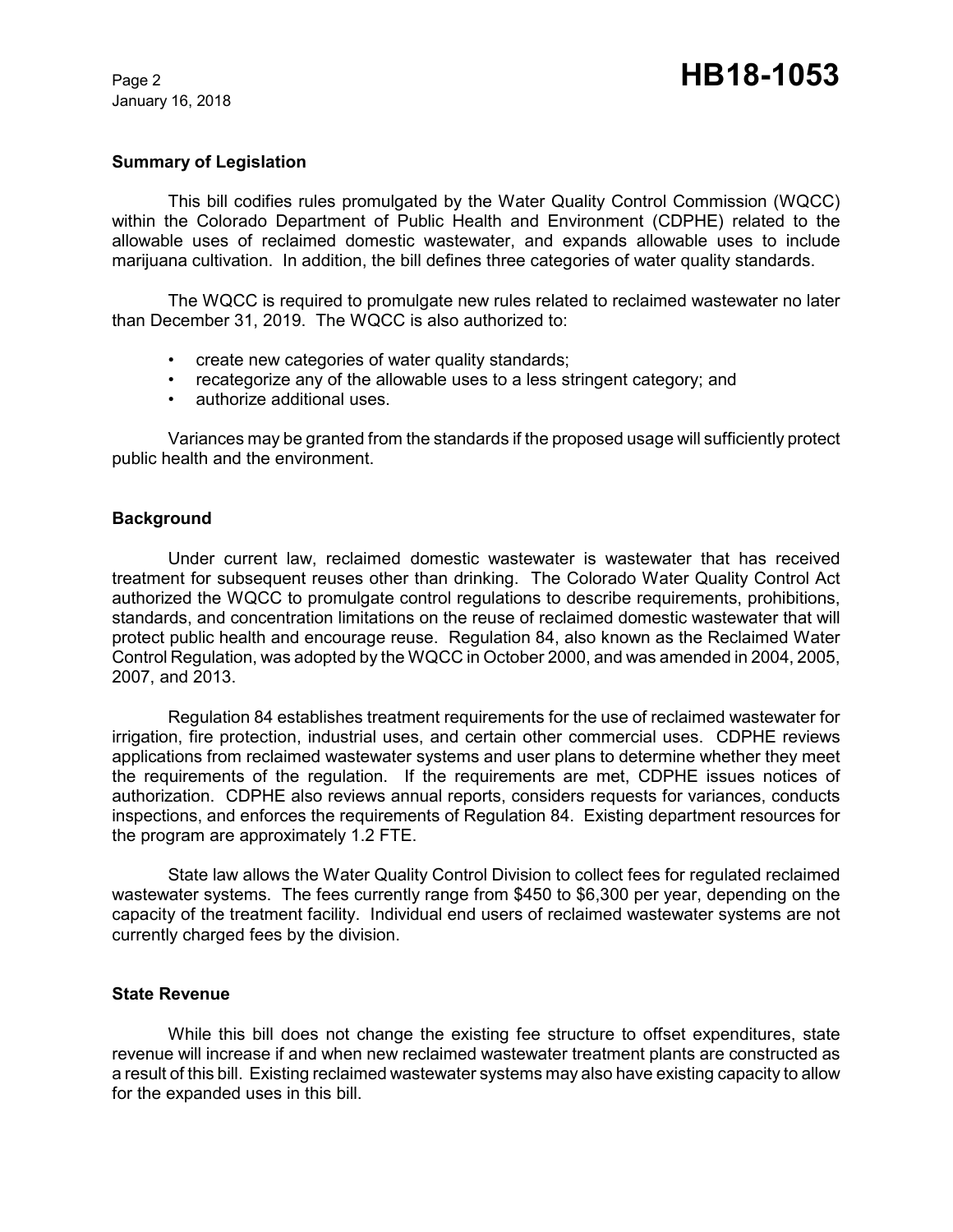January 16, 2018

## **State Expenditures**

## *This bill increases expenditures for CDPHE by \$57,062 and 0.4 FTE in FY 2018-19, and by \$66,870 and 0.5 FTE in FY 2019-20 and beyond.*

CDPHE will utilize one half-time Environmental Protection Specialist II (0.5 FTE) to regulate the expanded uses, prorated to 0.4 to account for the General Fund paydate shift in FY 2018-19. The additional workload includes providing guidance to regulated entities, reviewing letters of intent and user plans, data entry, record keeping, drafting notices of authorization, developing forms and guidance documents, conducting inspections, drafting inspection reports, identifying noncompliance issues, reviewing noncompliance responses, responding to complaints, providing information to the public, and training. The fiscal note includes \$4,000 in travel costs annually based on 10 trips averaging two nights each at a rate of \$400 per trip for compliance oversight and compliant response, technical assistance and training, and coordination meetings. Program costs are shown in Table 2 and explained below.

| Expenditures Under HB 18-1053                         |            |            |  |  |
|-------------------------------------------------------|------------|------------|--|--|
|                                                       | FY 2018-19 | FY 2019-20 |  |  |
| Department of Public Health and<br><b>Environment</b> |            |            |  |  |
| <b>Personal Services</b>                              | \$31,899   | \$42,533   |  |  |
| Operating Expenses and Capital Outlay Costs           | \$4,703    | \$475      |  |  |
| Travel                                                | \$4,000    | \$4,000    |  |  |
| Centrally Appropriated Costs*                         | \$16,460   | \$19,862   |  |  |
| FTE - Personal Services                               | $0.4$ FTE  | $0.5$ FTE  |  |  |
| <b>Total Cost</b>                                     | \$57,062   | \$66,870   |  |  |
| <b>Total FTE</b>                                      | $0.4$ FTE  | $0.5$ FTE  |  |  |

**Table 2 Expenditures Under HB 18-1053**

 *\* Centrally appropriated costs are not included in the bill's appropriation.*

**Centrally appropriated costs.** Pursuant to a Joint Budget Committee policy, certain costs associated with this bill are addressed through the annual budget process and centrally appropriated in the Long Bill or supplemental appropriations bills, rather than in this bill. These costs, which include employee insurance and supplemental employee retirement payments, are estimated to be \$16,460 in FY 2018-19 and \$19,862 in FY 2019-20.

### **Local Government**

The expanded reclaimed wastewater uses in the bill may allow local governments to increase water sales to new or existing customers, thereby increasing the potential revenue from existing, new, or expanded reclaimed wastewater systems. However, potential increases in revenue could be partially offset by increased operating costs or legal fees.